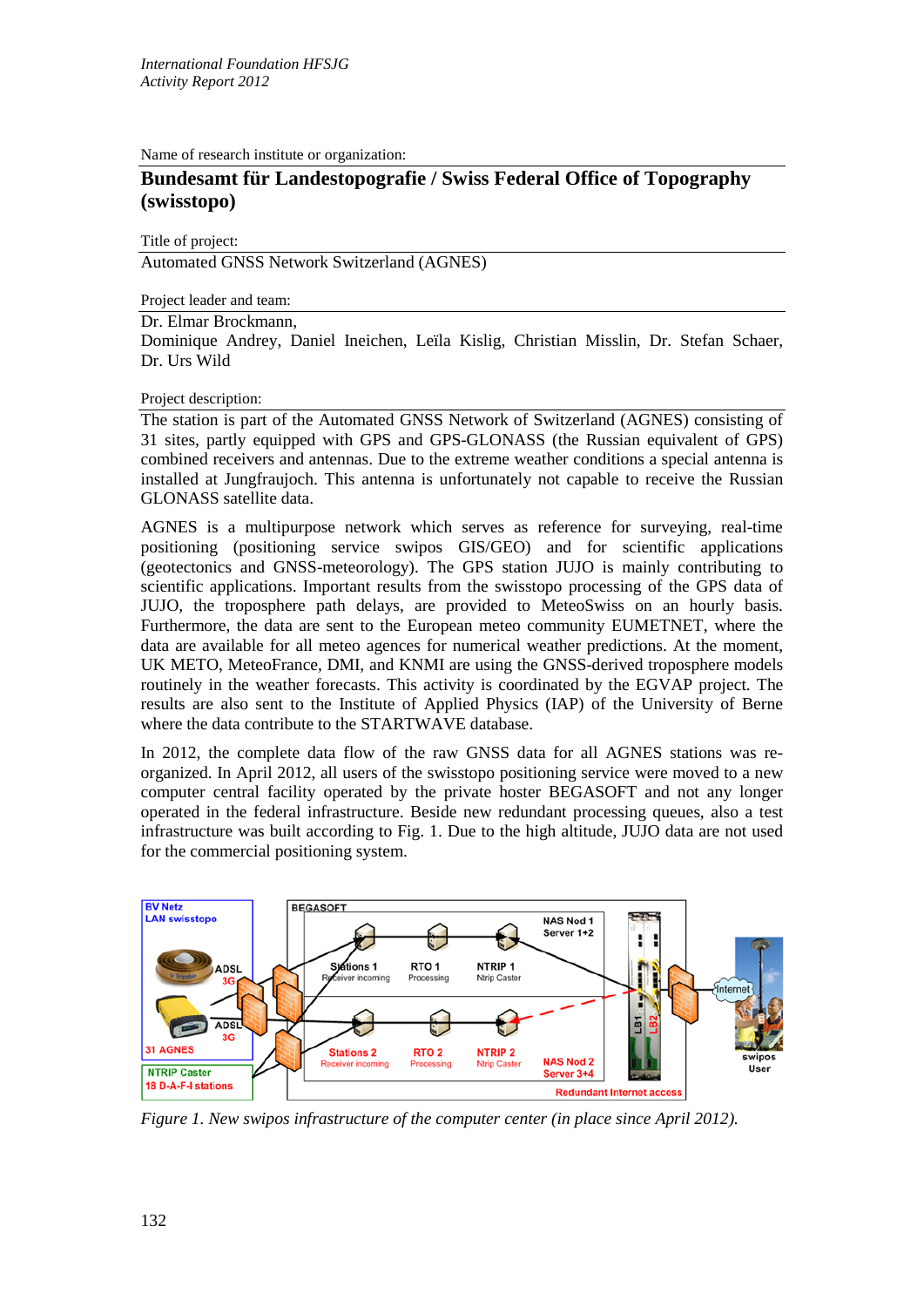Furthermore, the data flow of the raw files was completely modified starting end of October 2012. Instead of a direct data download of the archive RINEX files every hour and every day to swisstopo pnac computers, the data are transferred every hour in a binary mode to the above mentioned new computer center. Here, all AGNES data are converted to RINEX files and are finally submitted to the swisstopo data archive, from where the data are used for the data processing (hourly and daily) and for generating the above mentioned results. Fig. 2 gives an idea of the new data flow.



*Figure 2. New data flow of raw data (in place October 2012).*



*Figure 3. New station design (without a PC on single stations)- here an example for a double station (with a PC, a GPS and a GNSS receiver).*